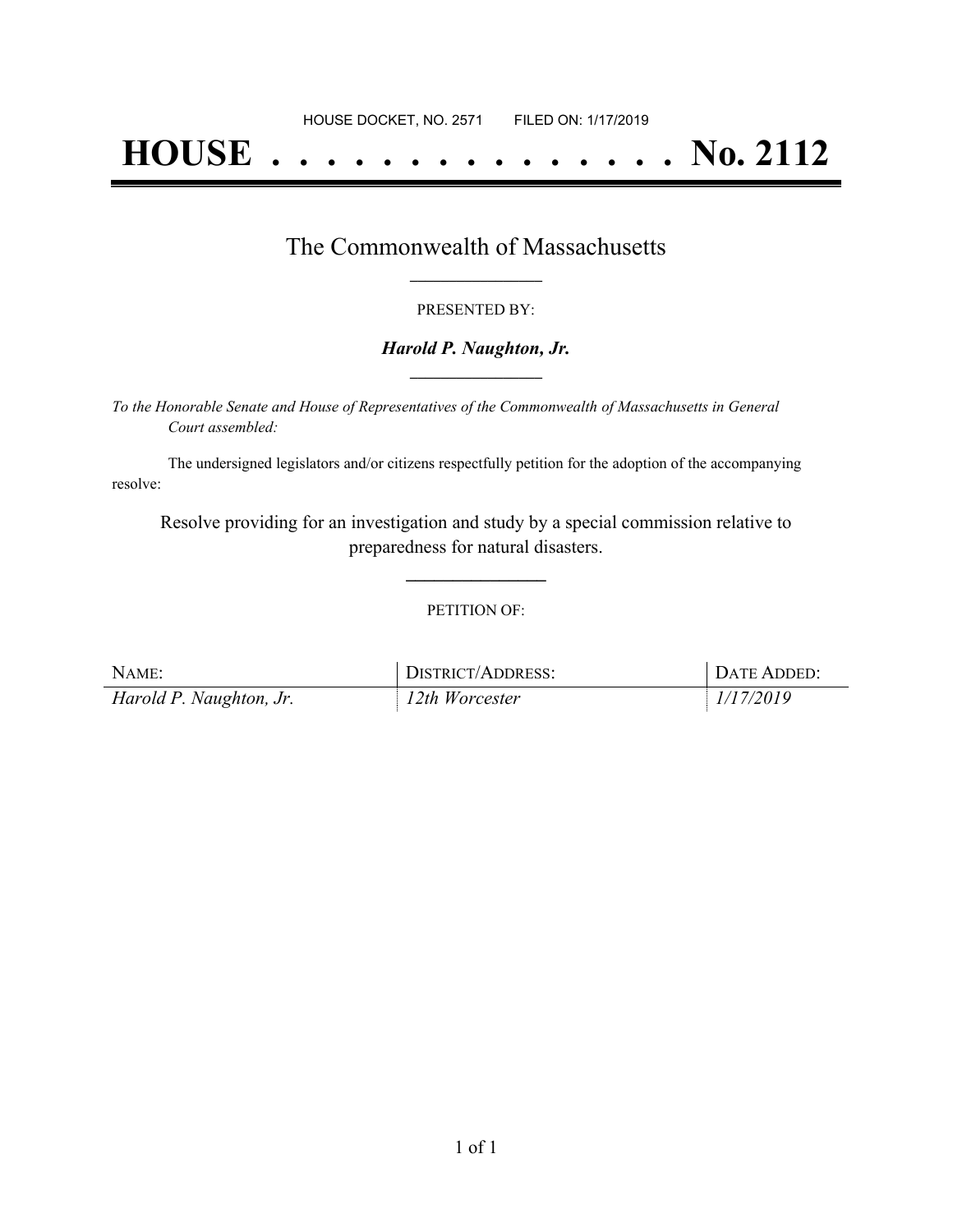#### HOUSE DOCKET, NO. 2571 FILED ON: 1/17/2019

## **HOUSE . . . . . . . . . . . . . . . No. 2112**

By Mr. Naughton of Clinton, a petition (accompanied by resolve, House, No. 2112) of Harold P. Naughton, Jr., for an investigation by a special commission (including members of the General Court) relative to the preparedness of the Commonwealth for natural disasters. Public Safety and Homeland Security.

### [SIMILAR MATTER FILED IN PREVIOUS SESSION SEE HOUSE, NO. *1299* OF 2017-2018.]

## The Commonwealth of Massachusetts

**In the One Hundred and Ninety-First General Court (2019-2020) \_\_\_\_\_\_\_\_\_\_\_\_\_\_\_**

**\_\_\_\_\_\_\_\_\_\_\_\_\_\_\_**

Resolve providing for an investigation and study by a special commission relative to preparedness for natural disasters.

 Resolved, SECTION 1. Resolved, That a special commission is hereby established for the purpose of conducting an investigation and study of the commonwealth's preparedness for a natural disaster. The commission shall recommend strategies and practices to minimize the risk of cyber attacks, utilities outages and other public safety concerns that may arise during or as a result of a natural disaster. The commission shall also study and make recommendations to improve the commonwealth's disaster relief techniques.

 The commission shall consist of the house and senate chairs of the joint committee on public safety and homeland security, who shall serve as co-chairs of the commission; 1 member to be appointed by the senate president; 1 member to be appointed by the speaker of the house of representatives; 1 member to be appointed by the senate minority leader; 1 member to be